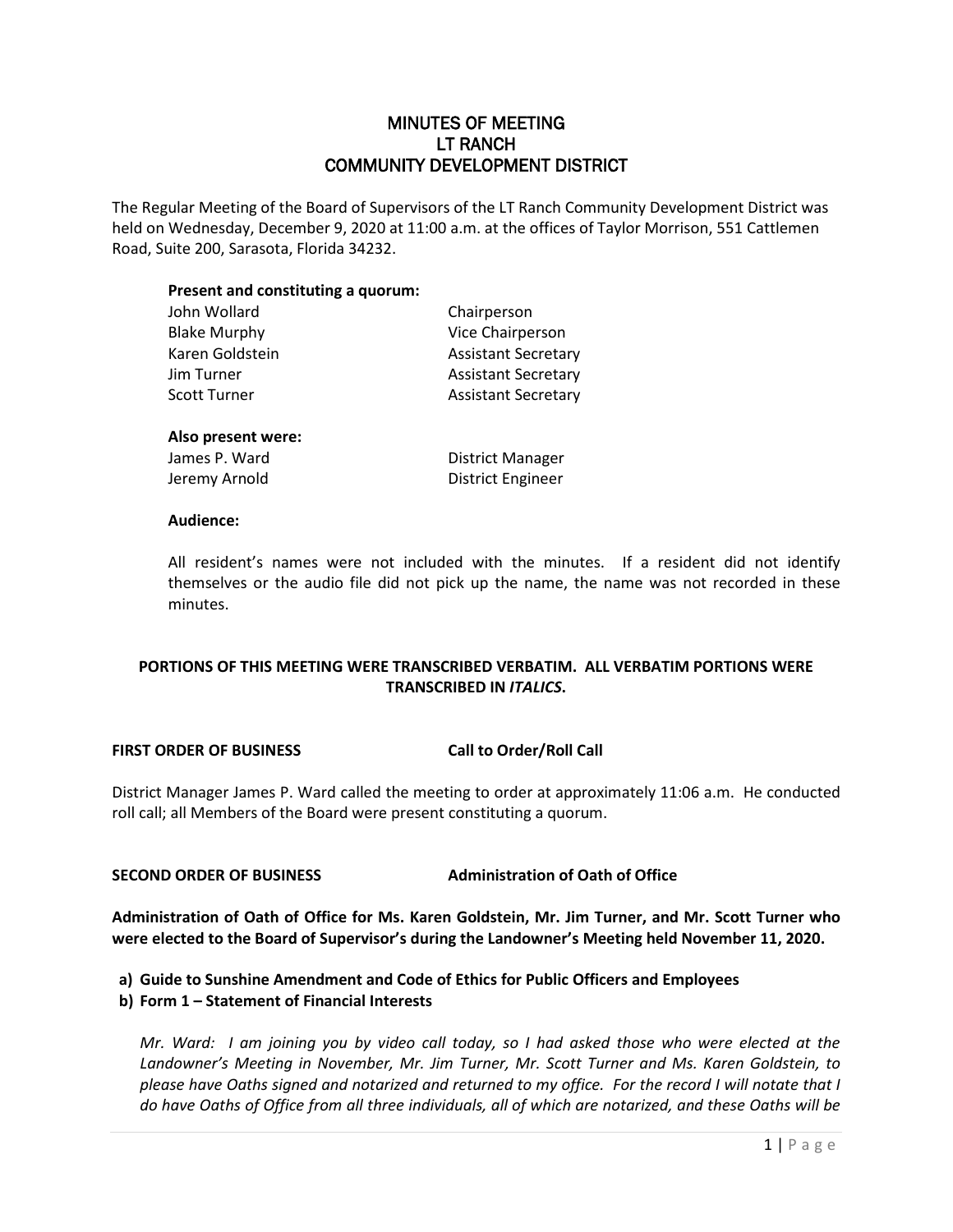*placed on record for you. Since all three of you are current members of the Board, there is no need for you to file a new Form 1 Statement of Financial Interests. The one that you have in place which will be good through the early part of the summer next year, and you will receive new ones from the Supervisor of Elections in the County in which you reside at that point.* 

#### **THIRD ORDER OF BUSINESS Consideration of Resolution 2021-1**

### **Consideration of Resolution 2021-1 Canvassing and Certifying the Results of the November 11, 2020 Landowners Election**

*Mr. Ward: In the Resolution section 1, Ms. Goldstein will serve in Seat 3 with 481 votes, Mr. Jim Turner will serve in Seat 4 with 481 votes and Mr. Scott Turner will serve in Seat 5 with 480 votes. Mr. Jim Turner and Ms. Goldstein will serve four-year terms by virtue of the number of votes they received, and Mr. Scott Turner will serve a two-year term.* He indicated this Resolution was recommended for consideration and called for a motion.

> **On MOTION made by Mr. John Wollard, seconded by Mr. Scott Turner, and with all in favor, Resolution 2021-1 was adopted, and the Chairperson was authorized to sign.**

**FOURTH ORDER OF BUSINESS Consideration of Resolution 2021-2**

#### **Consideration of Resolution 2021-2 Re-Designating the Officers of the LT Ranch Community Development District**

*Mr. Ward: You may keep the Officers you have, which are Mr. Wollard as Chairperson, Mr. Murphy as your Vice Chair, the balance of the Board serves as Assistant Secretaries, and I serve as your Secretary and Treasurer. You may keep them the same or you may change at your discretion. If you would like to keep them the same a simple motion and second to approve the Resolution as noted in the record would be in order.* 

> **On MOTION made by Mr. Jim Turner, seconded by Mr. John Wollard, and with all in favor, Resolution 2021-2 was adopted as noted, and the Chairperson was authorized to sign.**

#### **FIFTH ORDER OF BUSINESS Consideration of Minutes**

#### **a) July 8, 2020 – Public Hearing**

Mr. Ward asked if there were any additions, corrections, or deletions for the July 8, 2020 Regular Minutes. Hearing none, he called for a motion.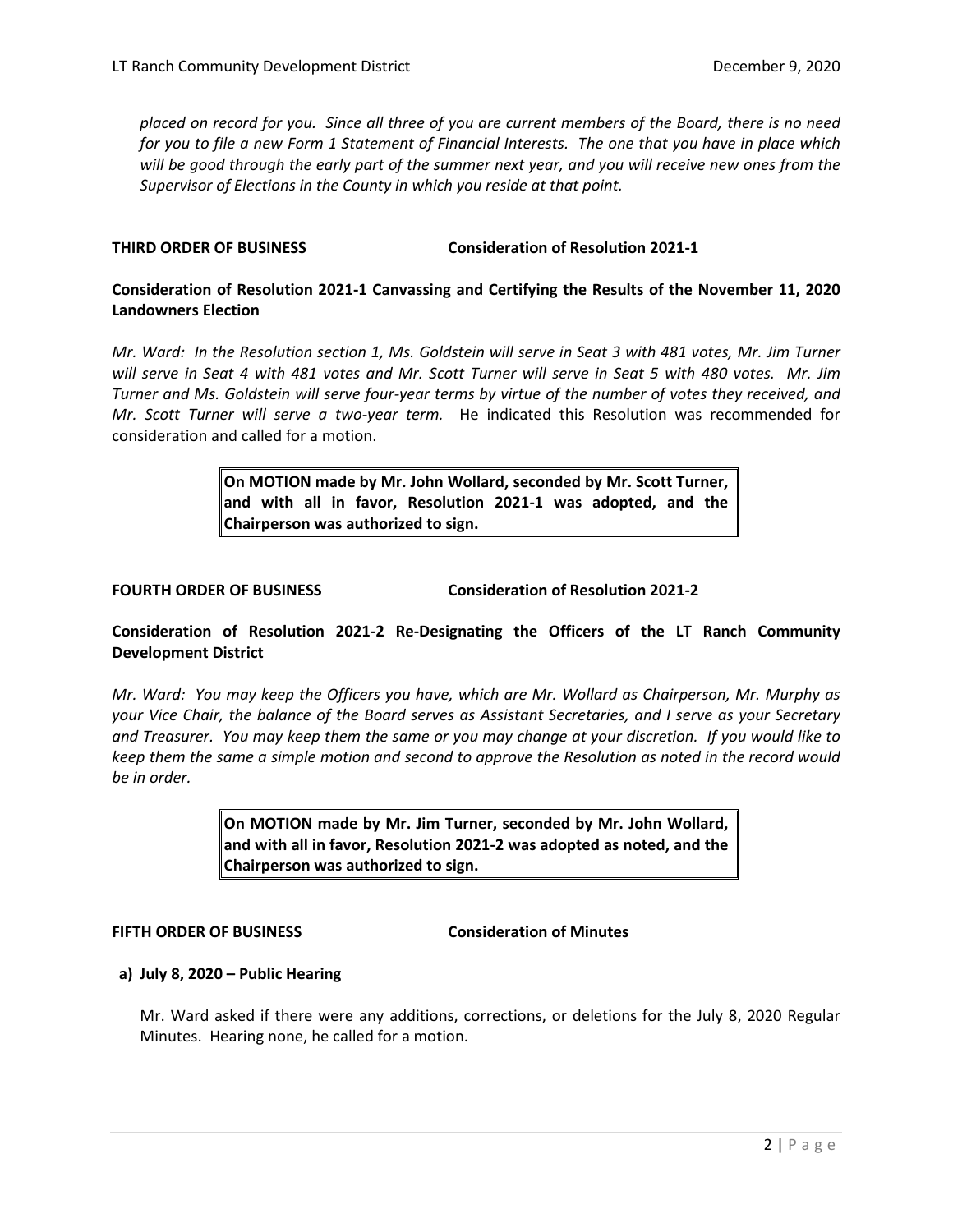**On MOTION made by Mr. John Wollard, seconded by Mr. Scott Turner, and with all in favor, the July 8, 2020 Regular Minutes were approved.** 

#### **b) November 11, 2020 Landowners Meeting**

Mr. Ward asked for a motion to accept the November 11, 2020 Landowners Meeting Minutes for purposes of inclusion in the record only.

> **On MOTION made by Mr. John Wollard, seconded by Ms. Karen Goldstein, and with all in favor, the November 11, 2020 Landowners Meeting Minutes were accepted for purposes of inclusion in the record only.**

**SIXTH ORDER OF BUSINESS Consideration of Agreement**

**Consideration of Agreement between the LT Ranch Community Development District and Calvin, Giordano & Associates, Inc. for field maintenance oversight services**

*Mr. Ward: As you will recall, Fiscal Year 2021 which is what we were in, the District has now added all of the operations and maintenance services to this District based on the infrastructure that we have purchased from the recent series of bonds that we did. The Firm that I am recommending is the Firm that I use on many of my Districts. They handle the day-to-day field operations. We are in the process now of transitioning all of those services over to the District from Taylor Morrison or its ancillary homeowner's association. The fee that is provided for in the Agreement is consistent with what I had budgeted for which the amount escapes me at the moment -- \$35,000 dollars a year for these services,*  which I said is consistent with what we have in our Budget for this coming year. He asked if there were any questions; hearing none, he called for a motion.

> **On MOTION made by Mr. John Wollard, seconded by Ms. Karen Goldstein, and with all in favor, the Agreement between the LT Ranch Community Development District and Calvin, Giordano & Associates, Inc. for field maintenance oversight services was approved.**

#### **SEVENTH ORDER OF BUSINESS Staff Reports**

**a) District Attorney**

No report.

#### **b) District Engineer**

No report.

#### **c) District Manager**